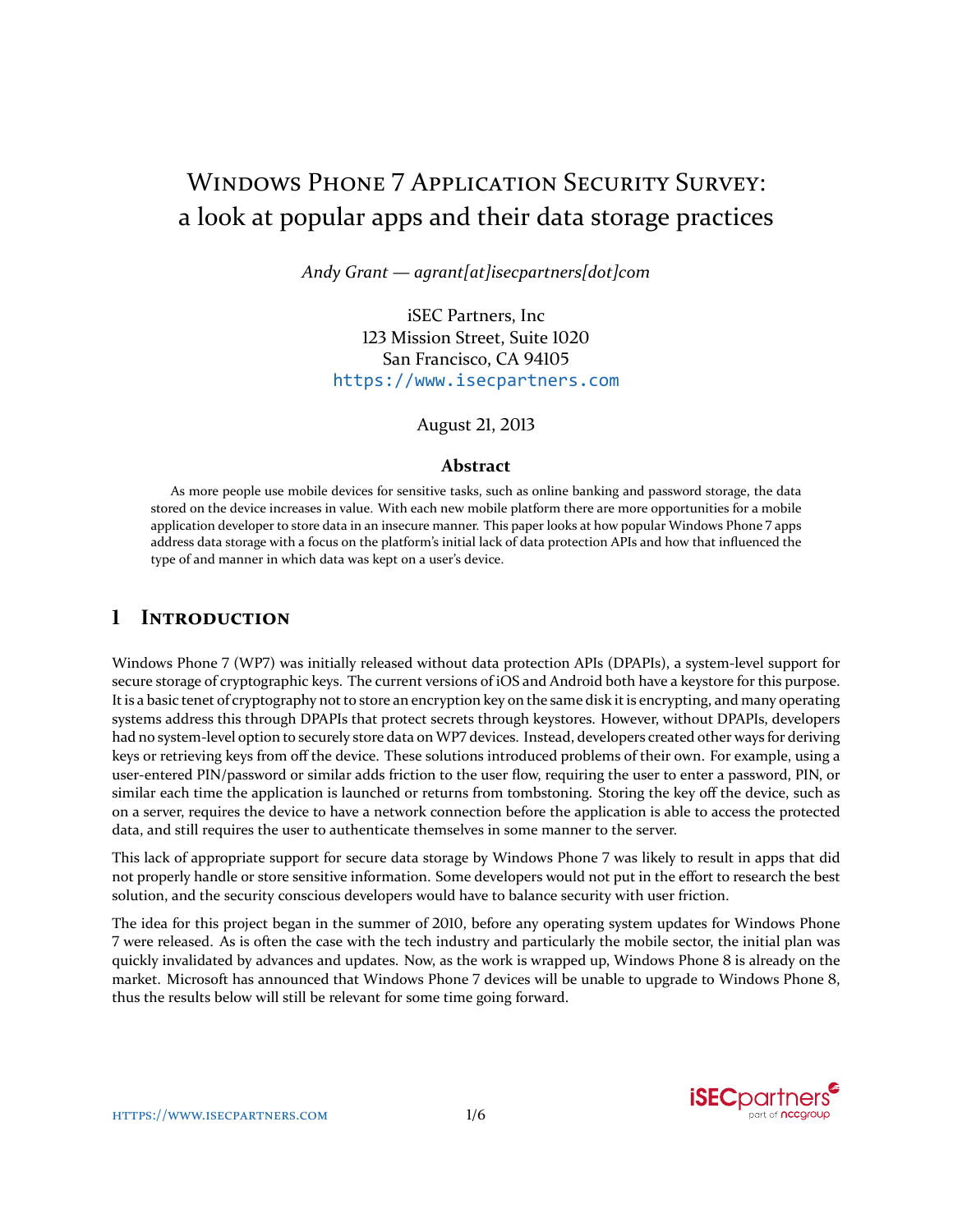#### **1.1 WINDOWS PHONE 7 DPAPIS**

Windows Phone 7's Data Protection APIs solves the problem of cryptographic key storage for WP7 developers. The DPAPIs generate and store a cryptographic key securely so a developer does not need to be concerned about key management. The WP7 DPAPIs use the user and device credentials to encrypt and decrypt data. Each app on a WP7 device gets its own cryptographic key. This key is created the first time the app is run and persists across app updates. A developer can use the DPAPIs by calling into the Pro $\sf{tectedData}^l$  class. This class provides the Protect and Unprotect methods that make use of the DPAPIs. The Protect method encrypts the data and the Unprotect method decrypts the data; both of these methods implicitly use the app's cryptographic key.

### **2 THE IDEA**

This look into data storage by popular WP7 apps was inspired by some client work I performed. The client's app handled sensitive personal information, and the client wanted this data to be cached on the device for performance reasons. This was before the release of Windows Phone OS 7.1 (also referred to as Windows Phone 7.5 or Mango) and the data protection APIs it provided. In order to securely store the data on the device, the client had limited and non-optimal choices. These choices were: 1) require the user to enter a passcode that was then massaged into a key used in the encryption and decryption of the data; and 2) store a cryptographic key on a server that the app requests upon launch. The first option increased friction for users, and most passcodes entered on a mobile device lack the complexity for proper security. The second solution did not allow for offline access of the cached data.

The above situation is a perfect example of when DPAPIs should be used, but there was no support for it. If this one client was running into this problem, how many other apps in the WP7 Marketplace faced the same issue and how did they handle it? The goal of this survey was to answer that question. But a new issue arose — there were not many "interesting" and popular apps in the Marketplace. "Interesting" apps included mainstream, popular apps such as Facebook, Twitter, LinkedIn, OpenTable and Netflix, financial apps such as Bank of America and Chase, and password stores such as PasswordCrypt and Keeper. Most of these did not store or cache any data beyond the expected saving of user settings. The lack of data kept on the device by these apps prevents many of them from working without a data connection and may have been a result of lack of support for secure data storage. Even the apps supporting Windows Phone 7.5 did not take advantage of the DPAPIs, and this is may be due to the fact that those APIs were not present during initial development of the app.

# **3 THE METHODOLOGY**

Isolated Storage is the WP7 private application storage mechanism. It provides application developers a way to store information locally on the device. Auditing what apps store in their isolated storage identifies if there is need for DPAPI. Since Windows Phone 7's application sandbox does not permit one app to access the Isolated Storage of another, the test device needed to be unlocked. There are four different levels of unlocking WP7 devices:

- 1. **Developer Unlock:** Enable sideloading of homebrew (unsigned) applications. Number of homebrew apps installed limited to 10.
- 2. **Interop Unlock:** Enable access to restricted resources, such as the registry and file system.
- 3. **Rooting:** Enable installation of higher privileged apps.
- 4. **Full Unlock:** Enabled installation of native EXEs.

<span id="page-1-0"></span><sup>1</sup>[http://msdn.microsoft.com/en-us/library/windowsphone/develop/system.security.cryptography.](http://msdn.microsoft.com/en-us/library/windowsphone/develop/system.security.cryptography.protecteddata(v=vs.105).aspx) [protecteddata\(v=vs.105\).aspx](http://msdn.microsoft.com/en-us/library/windowsphone/develop/system.security.cryptography.protecteddata(v=vs.105).aspx)

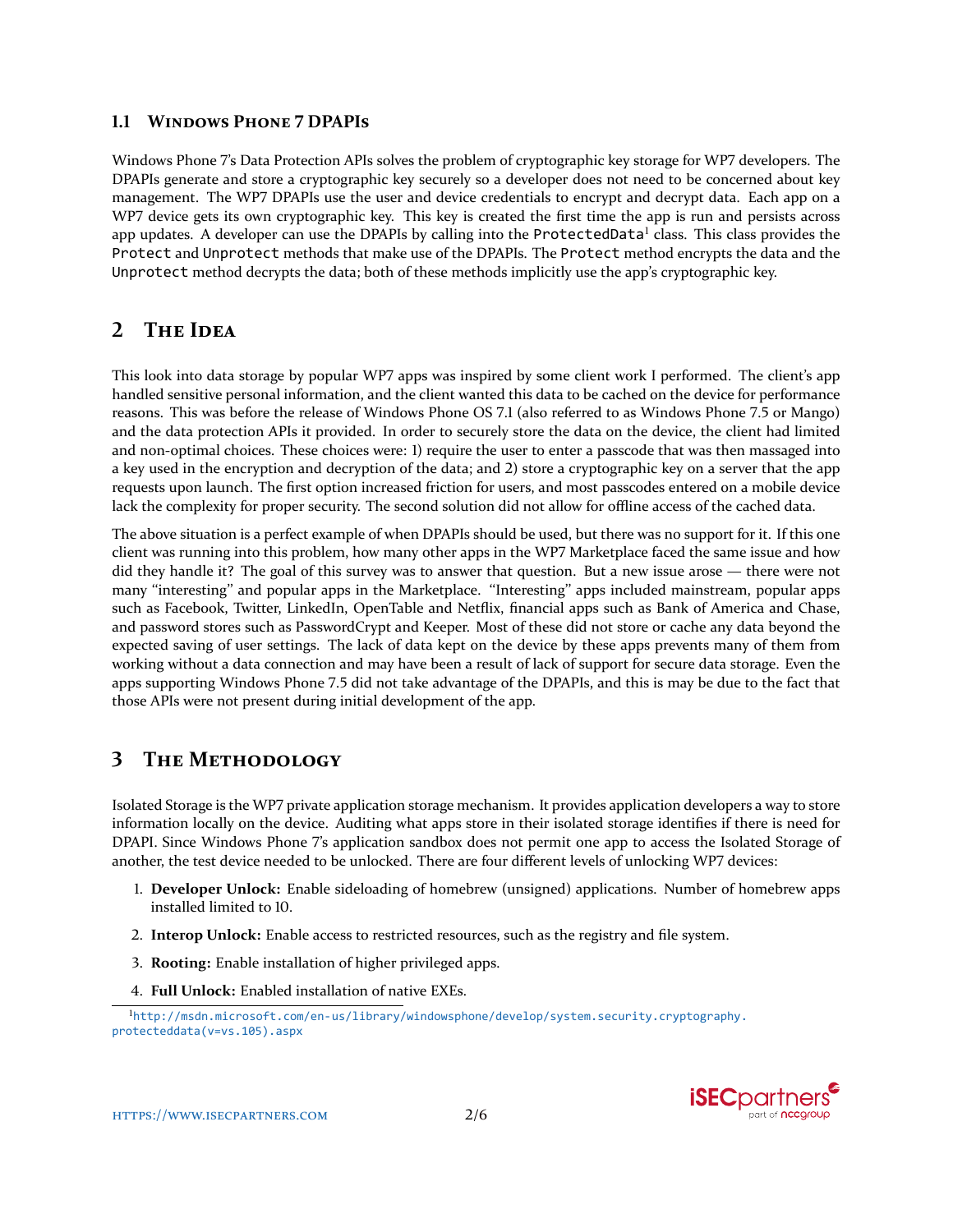The device used for testing was a HD7 by HTC. In order to view the files the device needed at least the second level of unlocking, Interop Unlock. To achieve this the Deepshining $^2$  $^2$  custom ROM was installed on the device. The Deepshining ROM enables all the unlock levels, allowing the access necessary to inspect arbitrary apps' Isolated Storages. Ability to view and download the files off the device came through TouchXperience, a WP7 app, and Windows Phone Device Manager, a Windows desktop application.<sup>[3](#page-2-1)</sup> Device Manager allowed for most files to be extracted from the device and inspected on a computer using common file inspection tools, including hex/text editors, strings, and grep.

### **4 THE RESULTS**

There was surprisingly little on-device storage used by applications. The majority of the apps audited chose not to use Isolated Storage for storage of sensitive information, thus the developers had no need for DPAPIs. This, combined with the lack of interesting apps, brought about less-than-thrilling results.

When this project began in late 2010, there was only one financial app of interest in the Marketplace, Bank of America. Recently, Chase released their Chase Mobile app for WP7. Neither of these major financial apps were storing or caching inappropriate data to disk. Some interesting data in the Chase Mobile application settings file was the presence of a DeviceId value and a binary blob labeled "UsernameSetting", regardless of the "Remember Me" setting being enabled. Attempting to decode the "UsernameSetting" value did not result in any noteworthy revelations and the data did not appear to be sent back to the server.

Similarly, the official apps for Twitter, Facebook, and Netflix stored very little of interest. Facebook, Twitter, and LinkedIn do store an authenticating token to establish authenticated connections without requiring the user to enter their username and password each time the app is launched. For the Facebook app, this token is essentially a long-lived cookie that authenticate the app. For the Twitter and LinkedIn apps, these are the Oauth token and token secret used for making authenticated, signed Oauth 1.0 requests. Ideally these would be stored in a keystore, but they are handled similar to other sensitive cookie values. These two apps also cache personal data; however, it was deemed non-sensitive data that does not demand being encrypted, such as "tweets", posts, Timelines and Friends. While those with private accounts may consider this data sensitive, it is not necessarily sensitive to the point that it needs to be encrypted when stored on a personal device to prevent exposure in the case of a lost or stolen device.

While there was not a significant amount of data stored by the apps inspected, there were at least a few that did store data on the device. Of the apps that stored data on the device, OpenTable and the password utility applications stored the most sensitive information without use of DPAPIs. The OpenTable app stored the user's saved password in cleartext within the application settings file. The password apps are designed to allow a user to enter one password and view and store all the other passwords they use. This way the user only has to remember one (hopefully strong) password, allowing them to avoid password reuse. Being apps related to security and entrusted with protecting highly sensitive data (the keys to all your other data) one would expect the data to be protected appropriately.

PasswordCrypt did not use any form of encryption to protect the credentials stored: the usernames and passwords were found in cleartext form in an XML file stored within the app's Isolated Storage. In addition to the user's usernames and passwords, the "Master" password used to access the app and view the data was contained within the same XML file.

```
<?xml version="1.0" encoding="utf-8" standalone="yes"?>
<Vault>
 <Site>
   <Id>1</Id>
   <UserId>Master</UserId>
   <Password>MyPassword</Password>
   <Note />
```


<span id="page-2-1"></span><span id="page-2-0"></span><sup>2</sup><http://forum.xda-developers.com/showthread.php?t=1271118> <sup>3</sup><http://www.touchxperience.com/>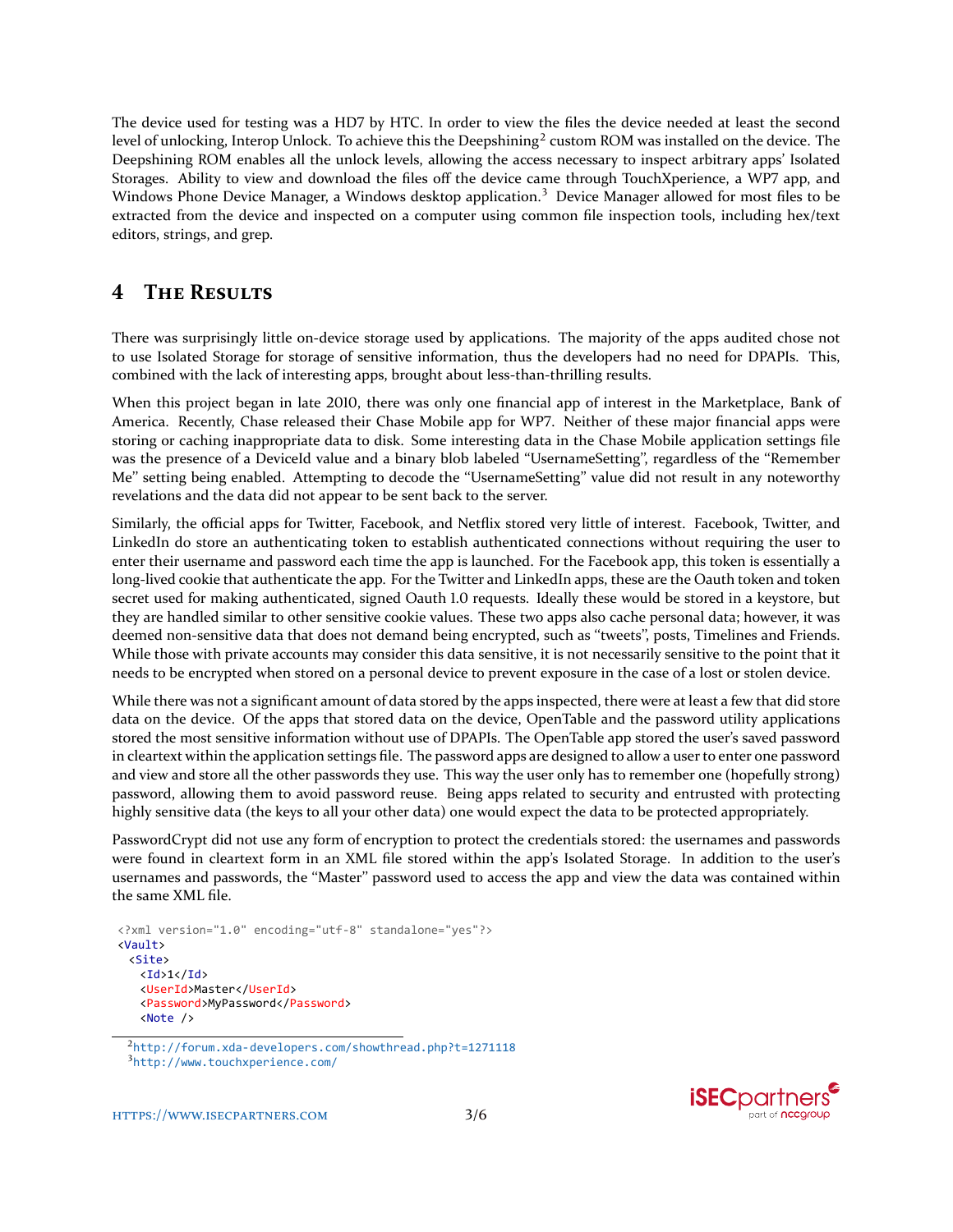```
<SiteName>Master</SiteName>
 </Site>
 <Site>
   \langle Id>2\langle /Id><UserId>test123</UserId>
   <Password>findme</Password>
   <SiteName>ISEC</SiteName>
 </Site>
</Vault>
```
Listing 1: Example Vault.xml file from PasswordCrypt

Keeper, another password storage application, also stored a cleartext version of the user's master password; however, the user's stored passwords where not discovered on the device. Without inspecting the web traffic (beyond the scope of storage examination), it is assumed the credentials are stored on a server and accessed during application launch; this is partially confirmed by the app's requirement of a data connection to operate. With the master password, an attacker would be able to access the app and view all the cleartext passwords, regardless of being stored on or off the device.

The other apps inspected did not reveal any significantly sensitive data. The YouTube app appears to just launch a browser pointed at accessing m.youtube.com. myAT&T stored the username (in this test case, a phone number) and, upon request of the user, a password equivalent for the "remember my password" feature. The Locations app had a database of GPS coordinates. While these pieces of data are not information one would want publicly exposed, aside from the password equivalent, they do not necessarily warrant use of DPAPIs.

| <b>Results</b>         |                                                                                                                                                                                                          |                                                                                                                                                                                                                                                     |  |
|------------------------|----------------------------------------------------------------------------------------------------------------------------------------------------------------------------------------------------------|-----------------------------------------------------------------------------------------------------------------------------------------------------------------------------------------------------------------------------------------------------|--|
| App                    | Data Stored                                                                                                                                                                                              | <b>Comments</b>                                                                                                                                                                                                                                     |  |
| <b>Bank of America</b> | • Static content such as EULA and mes-<br>sages displayed to the user<br>• Masked version of saved username<br>• Encrypted username / username equiv-<br>alent                                           | No personally identifiable information was<br>found. Even the saved username was par-<br>tially masked when stored to disk.                                                                                                                         |  |
| Facebook               | • Name<br>• Facebook ID number<br>• Friends list<br>• Cache of News Feed<br>• Access token used for authentication                                                                                       | The access token is passed with every re-<br>quest made by the app. This token authen-<br>ticates the user's request and appears to<br>be a long-lived session token. Ideally this<br>token would be further protected, such as<br>with the DPAPIs. |  |
| Twitter                | • Username<br>• Twitter profile (name, "bio", URL to pro-<br>file image)<br>• Cache of timeline (recent tweets of users<br>followed)<br>• Oauth token<br>• Value assumed to be the Oauth token<br>secret | It is necessary for the app to store the to-<br>ken and secret so it is not unexpected to see<br>these values. However, data used for au-<br>thentication should be properly protected,<br>such as by using the DPAPIs.                             |  |

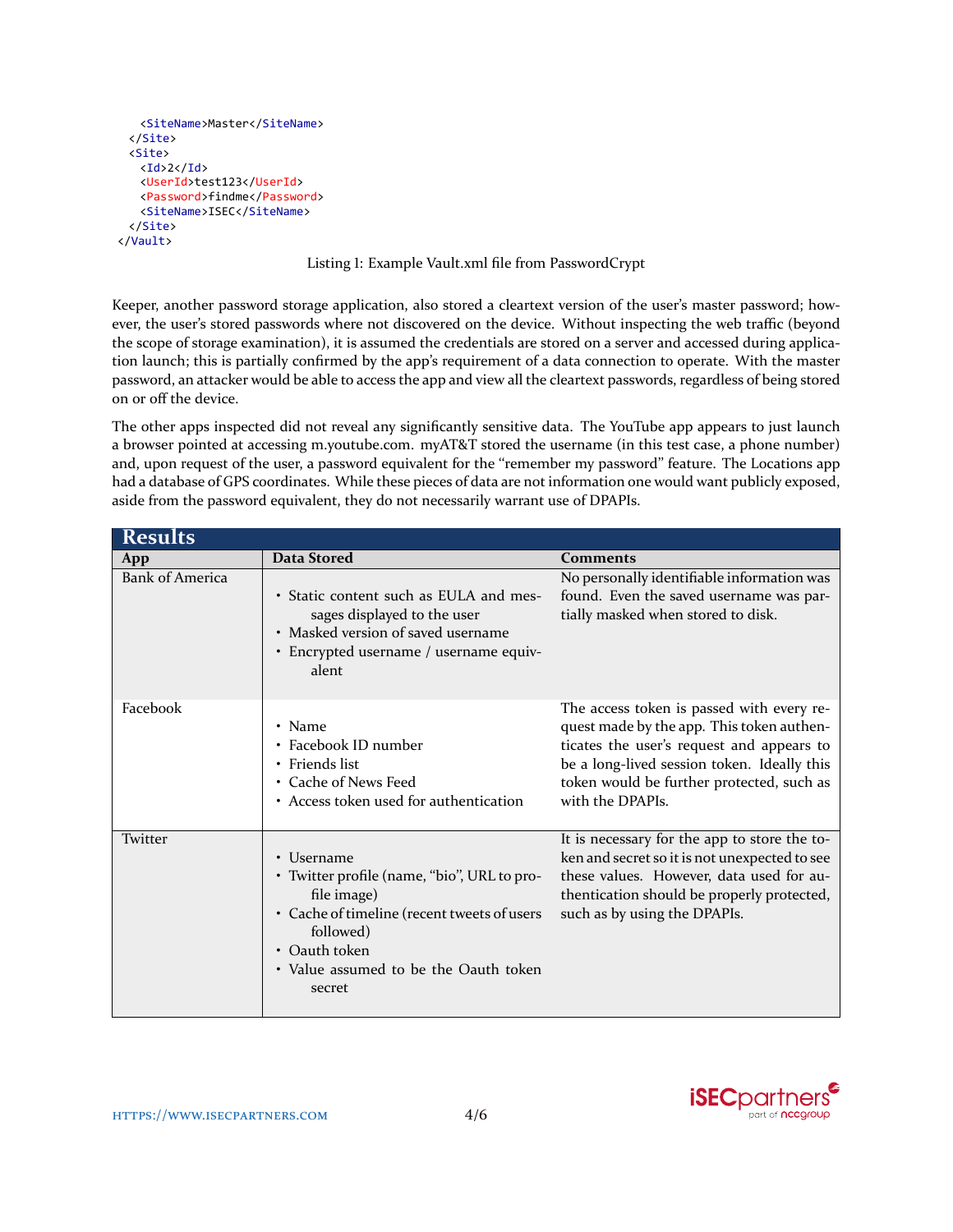| App            | <b>Data Stored</b>                                                                                                | <b>Comments</b>                                                                                                                                                                                                                                                                                                    |
|----------------|-------------------------------------------------------------------------------------------------------------------|--------------------------------------------------------------------------------------------------------------------------------------------------------------------------------------------------------------------------------------------------------------------------------------------------------------------|
| Amazon Kindle  | • File named PSK<br>• File named PSV                                                                              | PSK and PSV files could be related to DRM.                                                                                                                                                                                                                                                                         |
| Netflix        | • Cookie store<br>· Server response caches (video metadata<br>and URLs)<br>• Encoded string representing username | No data that should have been further pro-<br>tected through DPAPIs.                                                                                                                                                                                                                                               |
| <b>YouTube</b> | • No data in the app's data folder                                                                                | Appears to just launch the browser pointed<br>at m.youtube.com.                                                                                                                                                                                                                                                    |
| Mail           | • Unencrypted email messages                                                                                      | This was the default email app, most mod-<br>ern mobile OSes do not encrypt email mes-<br>sages beyond the device's disk encryption.                                                                                                                                                                               |
| myAT&T         | • Username (phone number in test case)<br>· Upon request, stores authentication to-<br>ken                        | The authentication token should be pro-<br>tected using the DPAPIs.                                                                                                                                                                                                                                                |
| Locations      | • Database of previous visited GPS coor-<br>dinates                                                               | This app is very similar to Google Earth<br>and it was not at all surprising to see a<br>database of cached GPS locations. While<br>personal, local encryption of such data is<br>not expected.                                                                                                                    |
| PasswordCrypt  | • Cleartext Vault.xml file<br>- master password<br>- usernames and passwords                                      | The master password should be used to<br>seed a cryptographic key used to protect<br>the usernames and passwords. The DPA-<br>PIs should be used to protect the master<br>password.                                                                                                                                |
| Keeper         | ApplicationSettings contained<br>plaintext form of master password                                                | No other passwords or usernames were<br>discovered, nor any file that appeared to<br>contain encrypted forms of the data a user<br>enters. This implies that the data is stored<br>off device (on Keeper's servers).                                                                                               |
| LinkedIn       | • Oauth token<br>• Oauth token secret                                                                             | It is necessary for the app to store the to-<br>ken and secret so it is not unexpected to see<br>these values. However, data used for au-<br>thentication should be properly protected,<br>such as by using the DPAPIs.                                                                                            |
| OpenTable      | • Cleartext password<br>• An auth token<br>• Phone number<br>• First and last name<br>• Current location          | The password should never be stored in<br>cleartext. A revocable auth token would be<br>preferable. Also a great chance to use the<br>DPAPI <sub>s</sub> .<br>The application settings has an "IsAdmin"<br>setting that is set to '0', but changing it to<br>'l' did not have any noticeable affect on the<br>app. |